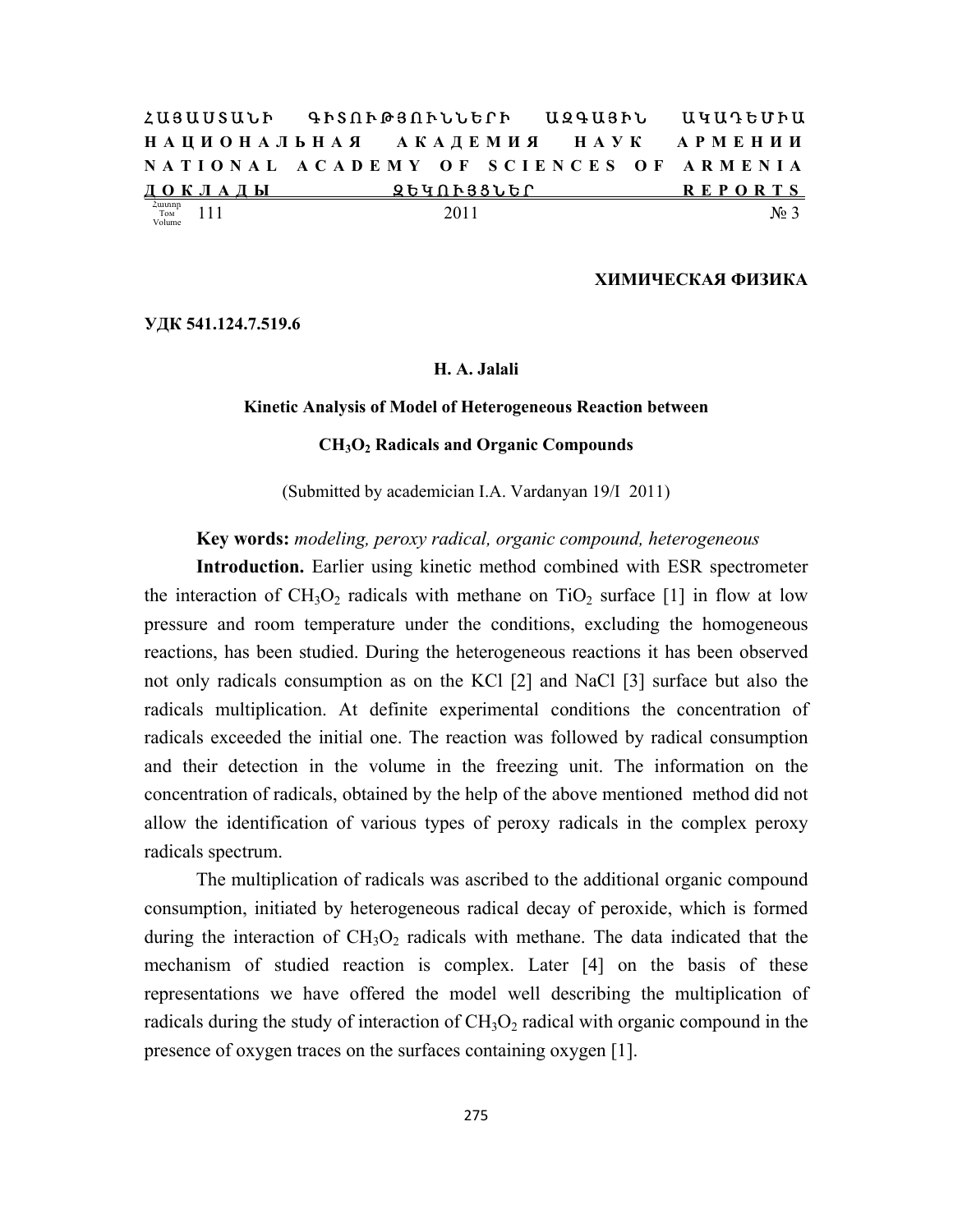In this paper we consider the situation in the absence of oxygen. It is supposed, that process proceeds in an adsorbed layer in Langmuir-Hinshelwood approach on active sites of a surface. The computational methods are similar to [4]. Values of rate constants were evaluated on the basis of the data [5] with a few permissible variations. VALKIN Computer program [6, 7] on the basis of subroutine program ROW-4 [8] was used.

Below the model of heterogeneous degenerate chain branching interaction of  $CH<sub>3</sub>O<sub>2</sub>$  radicals with RH offered in [4] is shown.

| $CH_3O_2 + RH \rightarrow CH_3OOH + R$         | -1.              |                                           | $k_1 = 4x10^{-7}$ cm <sup>2</sup> / particle.s |
|------------------------------------------------|------------------|-------------------------------------------|------------------------------------------------|
| $R+O_2 \rightarrow RO_2$                       | $\overline{2}$ . | $k_2$ = $10^{-4}$                         | $\text{cm}^2$ / particle.s                     |
| $CH_3OOH \rightarrow CH_3O+OH$                 | 3.               | $k_3 = 10^8 \div 10^{13}$ s <sup>-1</sup> |                                                |
| $OH+RH \rightarrow H_2O+R$                     | 4.               | $k_4 = 5x10^{-3}$                         | $\text{cm}^2$ / particle.s                     |
| $CH_3O+RH\rightarrow CH_3OH+R$                 | 5.               |                                           | $k_5 = 2x10^{-6}$ cm <sup>2</sup> / particle.s |
| $RO2+RH \rightarrow ROOH +R$                   | 6.               | $k_6 = 4 \times 10^{-7}$                  | $\text{cm}^2$ / particle.s                     |
| $ROOH \rightarrow RO + OH$                     | 7.               | $k_7 = 10^8 \div 10^{13}$ s <sup>-1</sup> |                                                |
| $RO+RH \rightarrow ROH+R$                      | 8.               |                                           | $k_8 = 2x10^{-6}$ cm <sup>2</sup> / particle.s |
| $RO2 \rightarrow P(product)$                   | 9.               | $k_9 = 10^4$                              | $s^{-1}$                                       |
| $RO2 \rightarrow RO2d$ /                       | 10.              | $k_{10} = 2x10^5$                         | $s^{-1}$                                       |
| $CH_3O_2 \rightarrow CH_3O_{2d}$ $\rightarrow$ | 11.              | $k_{11} = 2x10^5$                         | $s^{-1}$                                       |

RH-aldehyde, hydrocarbon,  $RO_{2d}$  and  $CH_3O_{2d}$ -desorbed  $RO_2$  and  $CH_3O_2$ radicals, accordingly.

Initial conditions are as:  $[RH]_0 = 5x10^{10} \div 5x10^{12}$ ,  $[CH_3O_2]_0 = 3x10^{11}$ ,  $[O_2]_0 = 0$ , particle.cm-2 and room temperature.

In Fig.1 the kinetic curves of RH and  $CH<sub>3</sub>O<sub>2</sub>$  radicals consumptions are shown. As it is seen from the comparison of these curves in the mentioned range of time the consumption of organic compound proceeds faster than radicals indicating the chain consumption of organic reagent.

At small time of reaction when the quantity of  $CH<sub>3</sub>OOH$  is small the difference will be smaller.

In Fig. 2 the dependence of desorbed radicals  $[CH_3O_{2d}]$  on  $[RH]_o$  at t=1x10<sup>-6</sup> s is shown.

As it is seen from the figure the quantity of radicals decreases with rise of initial quantity of organic compound and does not exceed the initial quantity of radicals. In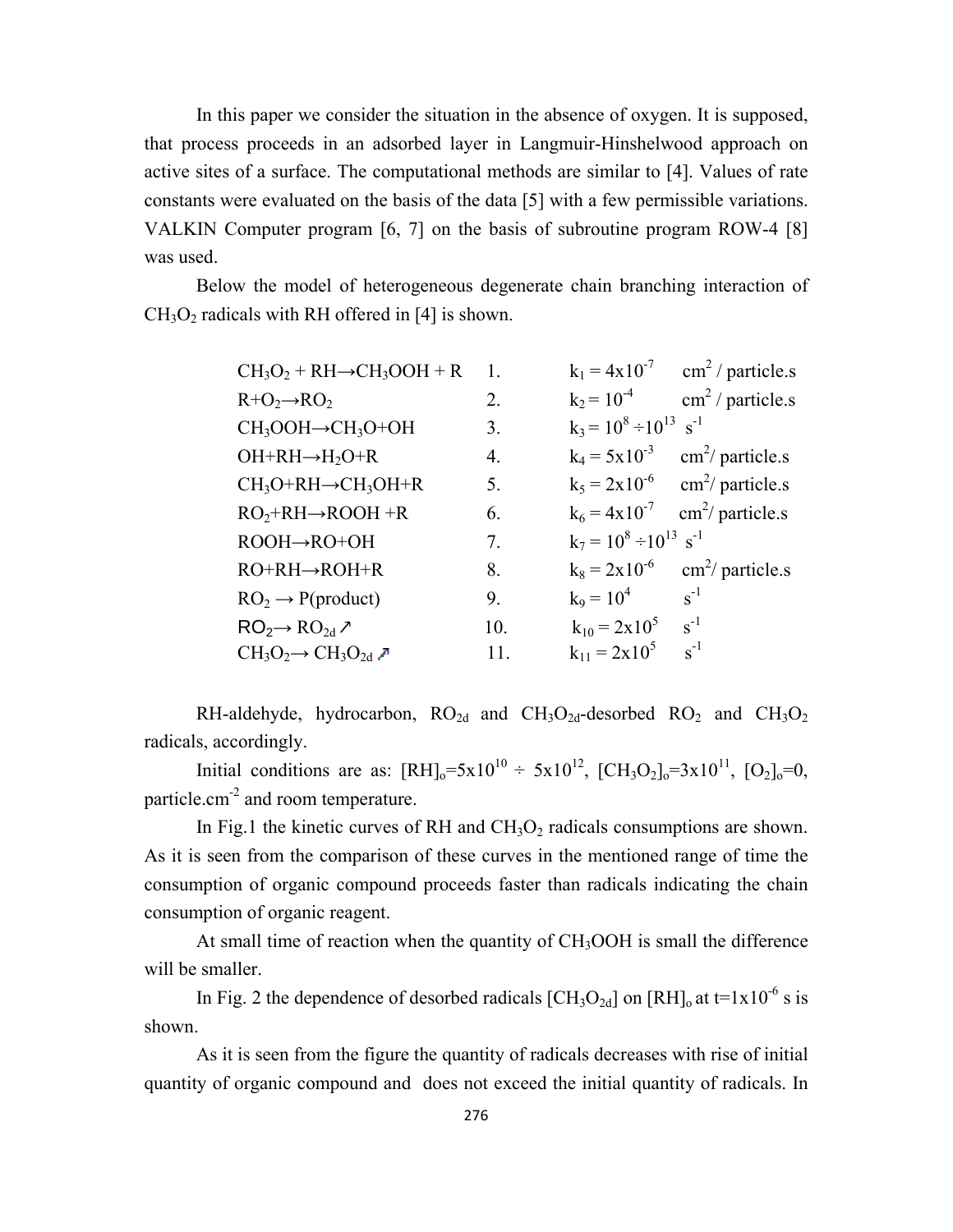the experiments such picture is detected only during the reaction on salt surfaces [2, 3]. As seems the presence of oxygen is necessary for the multiplication of radicals in the experiment as it was on the  $TiO<sub>2</sub>$  surface [1].



Fig. 1. Kinetic curves of CH<sub>3</sub>O<sub>2</sub> radicals (1) and RH (2) consumption.



**Fig. 2.** Dependence of  $[CH_3O_{2d}]$  on  $[RH]_0$ ,  $t=1x10^{-6}$  s.

On the basis of data we can conclude that the model can explain the multiplication of radicals on the surfaces containing oxygen and the absence on the salt surfaces.

Institute of Chemical Physics of NAS RA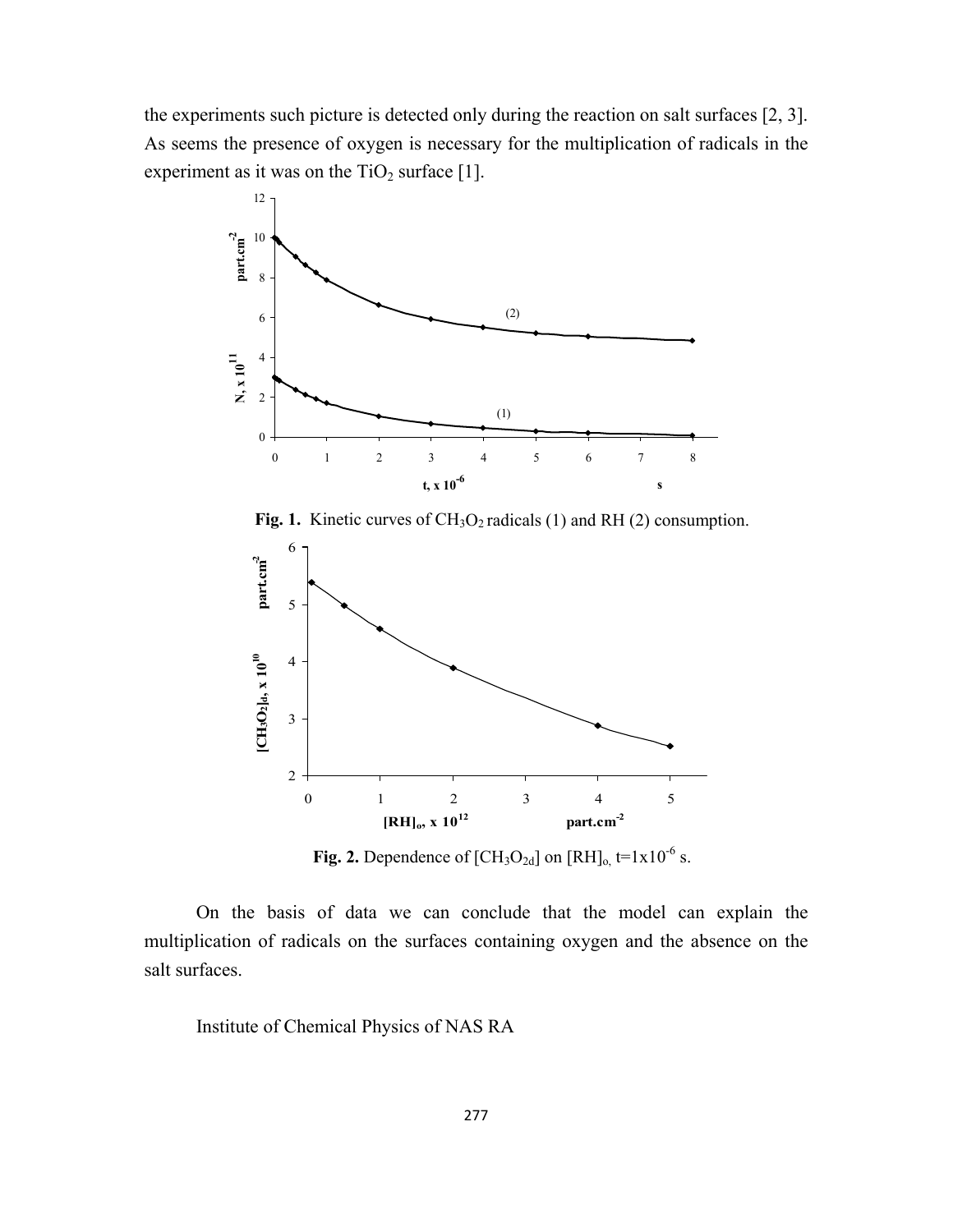## **H. A. Jalali**

## **Kinetic Analysis of Model of Heterogeneous Reaction of CH3O2 Radicals with Organic Compound**

In Langmuir-Hinshelwood approach a model of heterogeneous reaction of  $CH<sub>3</sub>O<sub>2</sub>$ radicals with organic compound in the absence of oxygen using VALKIN Computer program had been considered and analyzed. It is shown that the model can explain the multiplication of radicals on the surfaces containing oxygen and the absence on the salt surfaces.

## Х. А. Джалали

#### Кинетический анализ модели гетерогенной реакции

#### радикалов **CH3O2** с органическим соединением

Рассмотрена кинетическая модель реакции гетерогенного взаимодействия радикалов CH3O2 с органическим соединением в отсутствие кислорода в приближении Лэнгмюра – Хиншельвуда с использованием вычислительной программы VALKIN.

Показано, что модель объясняет наблюдаемое в эксперименте размножение радикалов на кислород содержащей поверхности и отсутствие его на солевой поверхности.

## Հ**.** Ա**.** Ջալալի

# **CH3O2** ռադիկալների հետ օրգանական միացության հետերոգեն ռեակցիայի մոդելի կինետիկական անալիզը

 $U$ նալիզի է ենթարկված թթվածնի բացակայությամբ  $CH<sub>3</sub>O<sub>2</sub>$  ռադիկալների հետ օրգանական միացության ռեակցիայի կինետիկական մոդելը: Օգտագործվել են Լենգմյուր‐Հինշելվուդի մոտավորությունը և VALKIN հաշվողական ծրագիրը: Ցույց է տրված, որ մոդելը բացատրում է փորձում դիտվող ռադիկալների բազմացումը թթվածին պարունակող մակերևույթի վրա և բացակայությունը աղային մակերևույթի վրա: